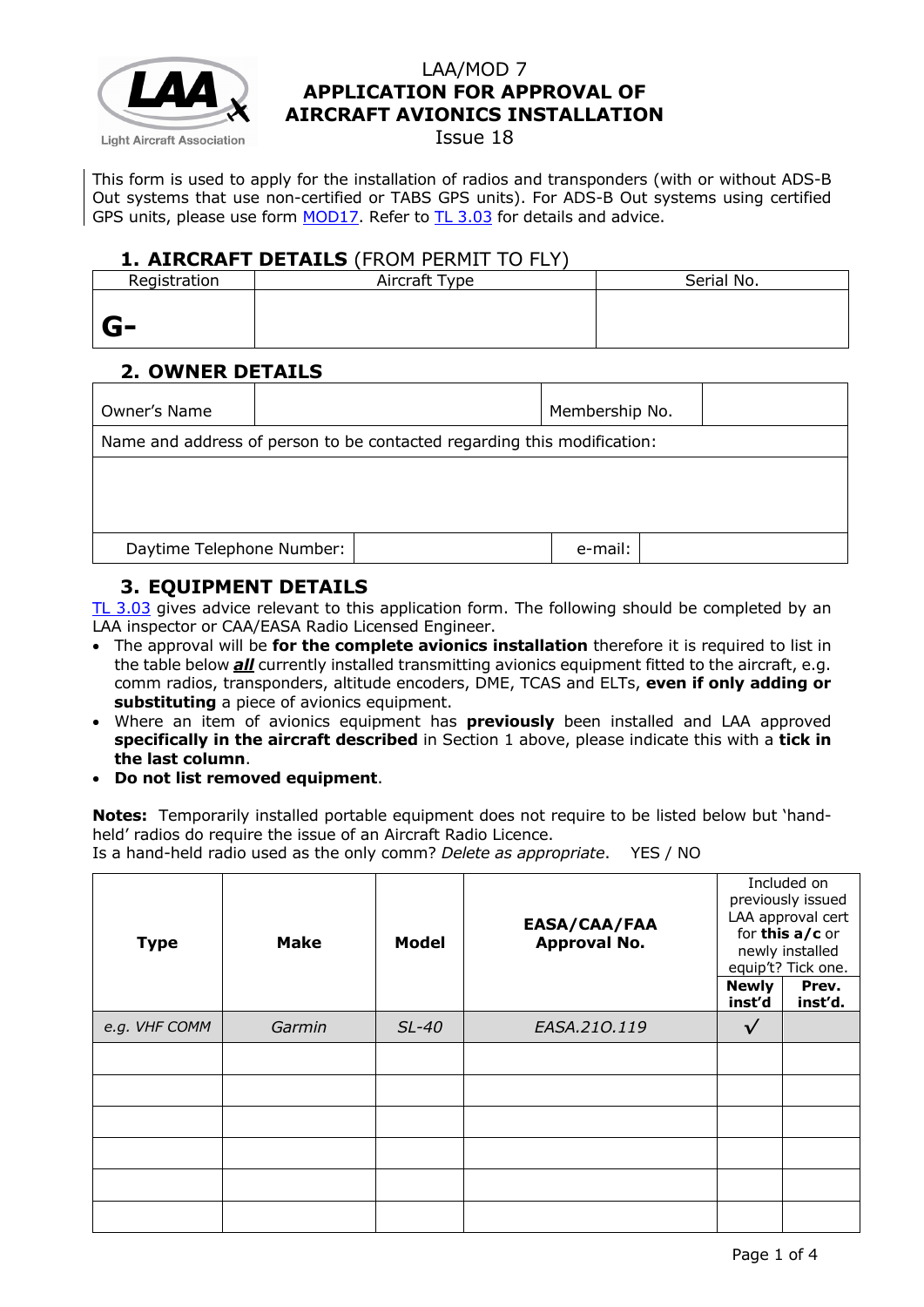

Issue 18

## **4. INSTALLATION & INSPECTION DETAILS**

LAA inspector or CAA BCAR Section L 'R' or EASA Part 66 'B2' Licensed Aircraft Engineer to sign each block to confirm that each statement is true and give details where requested.

|                                                                         | Signature |  |  |  |  |
|-------------------------------------------------------------------------|-----------|--|--|--|--|
| Please specify below the circuit protection details of all avionics     |           |  |  |  |  |
| equipment installed - <i>including</i> those previously installed and   |           |  |  |  |  |
| approved (i.e. fuse/circuit breaker rating):                            |           |  |  |  |  |
| Fuse or CB   Fuse or CB rating<br>Equipment                             |           |  |  |  |  |
|                                                                         |           |  |  |  |  |
|                                                                         |           |  |  |  |  |
|                                                                         |           |  |  |  |  |
|                                                                         |           |  |  |  |  |
|                                                                         |           |  |  |  |  |
|                                                                         |           |  |  |  |  |
|                                                                         |           |  |  |  |  |
|                                                                         |           |  |  |  |  |
| Please detail below all aerial installations - <i>including</i> those   |           |  |  |  |  |
| previously installed and approved (i.e. type/location - generic type is |           |  |  |  |  |
| acceptable):                                                            |           |  |  |  |  |
| Aerial type/model   Location<br>Equipment                               |           |  |  |  |  |
|                                                                         |           |  |  |  |  |
|                                                                         |           |  |  |  |  |
|                                                                         |           |  |  |  |  |
|                                                                         |           |  |  |  |  |
|                                                                         |           |  |  |  |  |
|                                                                         |           |  |  |  |  |
|                                                                         |           |  |  |  |  |
|                                                                         |           |  |  |  |  |
| The equipment listed above is approved by EASA, CAA or FAA.             |           |  |  |  |  |
| (Refer to Technical Leaflets TL 3.03 and 3.18 for guidance).            |           |  |  |  |  |
| For equipment with a CAA 'LA3' approval number, a placard must be       |           |  |  |  |  |
| fitted adjacent stating 'Not to be used in notified airspace'.          |           |  |  |  |  |
| The installation of the above equipment has been carried out            |           |  |  |  |  |
| in accordance with the equipment manufacturer's instructions.           |           |  |  |  |  |
|                                                                         |           |  |  |  |  |
| Installation of the above equipment has not compromised the             |           |  |  |  |  |
| aircraft's structural integrity.                                        |           |  |  |  |  |
| All equipment controls are suitably annotated and are operable from     |           |  |  |  |  |
| the pilot's 'harnessed' position.                                       |           |  |  |  |  |
| The installation does not interfere in any way with the satisfactory    |           |  |  |  |  |
| operation of any of the aircraft's controls or systems.                 |           |  |  |  |  |
| The equipment is installed in such a way that it will not provide a     |           |  |  |  |  |
| hazard to the aircraft in the event of failure of the equipment.        |           |  |  |  |  |
| The installation does not present any undue hazard to occupants in      |           |  |  |  |  |
| the event of a collision and does not unduly impair egress from the     |           |  |  |  |  |
|                                                                         |           |  |  |  |  |
| cockpit.                                                                |           |  |  |  |  |
| All associated wiring and cables are properly routed and secured.       |           |  |  |  |  |
|                                                                         |           |  |  |  |  |
| The aircraft weight schedule has been suitably amended.                 |           |  |  |  |  |
|                                                                         |           |  |  |  |  |
|                                                                         |           |  |  |  |  |
| A compass swing has been carried out where necessary.                   |           |  |  |  |  |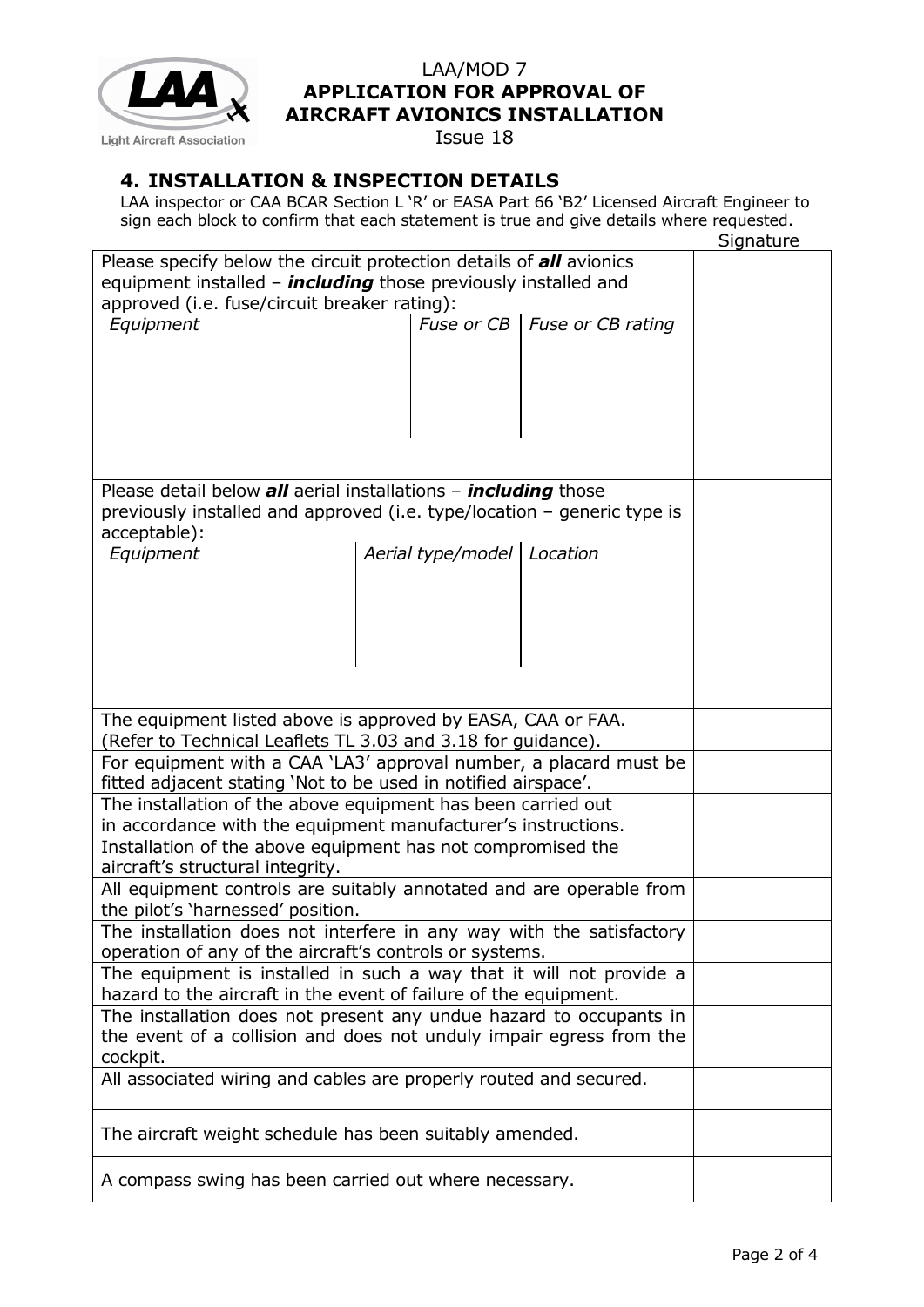

Issue 18

| Additional required information for ELT installations:                                                                                   | Signature |
|------------------------------------------------------------------------------------------------------------------------------------------|-----------|
| It has been checked that the ELT has been installed in the correct                                                                       |           |
| orientation with the airframe.                                                                                                           |           |
| The manual activation switch, if fitted, is suitably annotated and<br>operable from the pilot's position with the lap strap fully tight. |           |
| Please provide a drawing or photograph that shows the ELT's                                                                              |           |
| installation and any nearby control runs, etc.                                                                                           |           |
| A function test has been carried out in accordance with the                                                                              |           |
| installation instructions with satisfactory results.                                                                                     |           |
| A completed registration form has been submitted for inclusion on the                                                                    |           |
| UK ELT Database.                                                                                                                         |           |
| State date submitted:                                                                                                                    |           |
| To aid future ELT installers please provide sufficient information of how                                                                |           |
| and where the equipment was installed (use separate sheet if                                                                             |           |
| required):                                                                                                                               |           |
|                                                                                                                                          |           |
|                                                                                                                                          |           |
|                                                                                                                                          |           |
|                                                                                                                                          |           |

*Additional required information for connection of uncertified or TABS GPS to Mode S transponder (ADS-B out) (Note: use form MOD17 for certified GPS units):*

List the make and model of the GPS Unit, Transponder and connection type, and state the communication protocol used.

| <b>GPS Unit</b> | <b>Transponder</b> | <b>Connection Type</b> | <b>Protocol</b> |
|-----------------|--------------------|------------------------|-----------------|
| e.g Garmin 296  | Trig TT21          | Serial                 | <b>NMEA</b>     |
|                 |                    |                        |                 |
|                 |                    |                        |                 |
|                 |                    |                        | Cian            |

Signature

| The installation of the above equipment has been carried out                |  |
|-----------------------------------------------------------------------------|--|
| in accordance with the equipment manufacturer's instructions. Data          |  |
| settings $SL = 0$ and $SDA = 0$ (or $SL = 1$ and $SDA = 1$ for TABS devices |  |
| approved to TSO C199) have been set as per the configuration                |  |
| guide.                                                                      |  |

After the equipment has been installed, the installation must be verified to confirm correct configuration and operation. The procedure detailed in appendix 1 of [TL 3.03](http://mar2013.lightaircraftassociation.co.uk/engineering/TechnicalLeaflets/Mods%20and%20Repairs/TL%203.03%20Avionics%20Installations.pdf) must be followed and the resulting data submitted with this form.

I confirm that the testing of the equipment has shown the system to be operating satisfactorily and that the SIL and SDA values are reporting as '0' (or SIL '1' for TABS devices approved to TSO C199).

| Name: | Signed: | $Insp / LAE. No.$ : | Date: |
|-------|---------|---------------------|-------|
|       |         |                     |       |

#### **PLEASE ATTACH A COPY OF THE TEST RESULTS TO THIS FORM (SEE TL 3.03 APPENDIX 1 FOR ACCEPTABLE TEST PROCEDURES)**